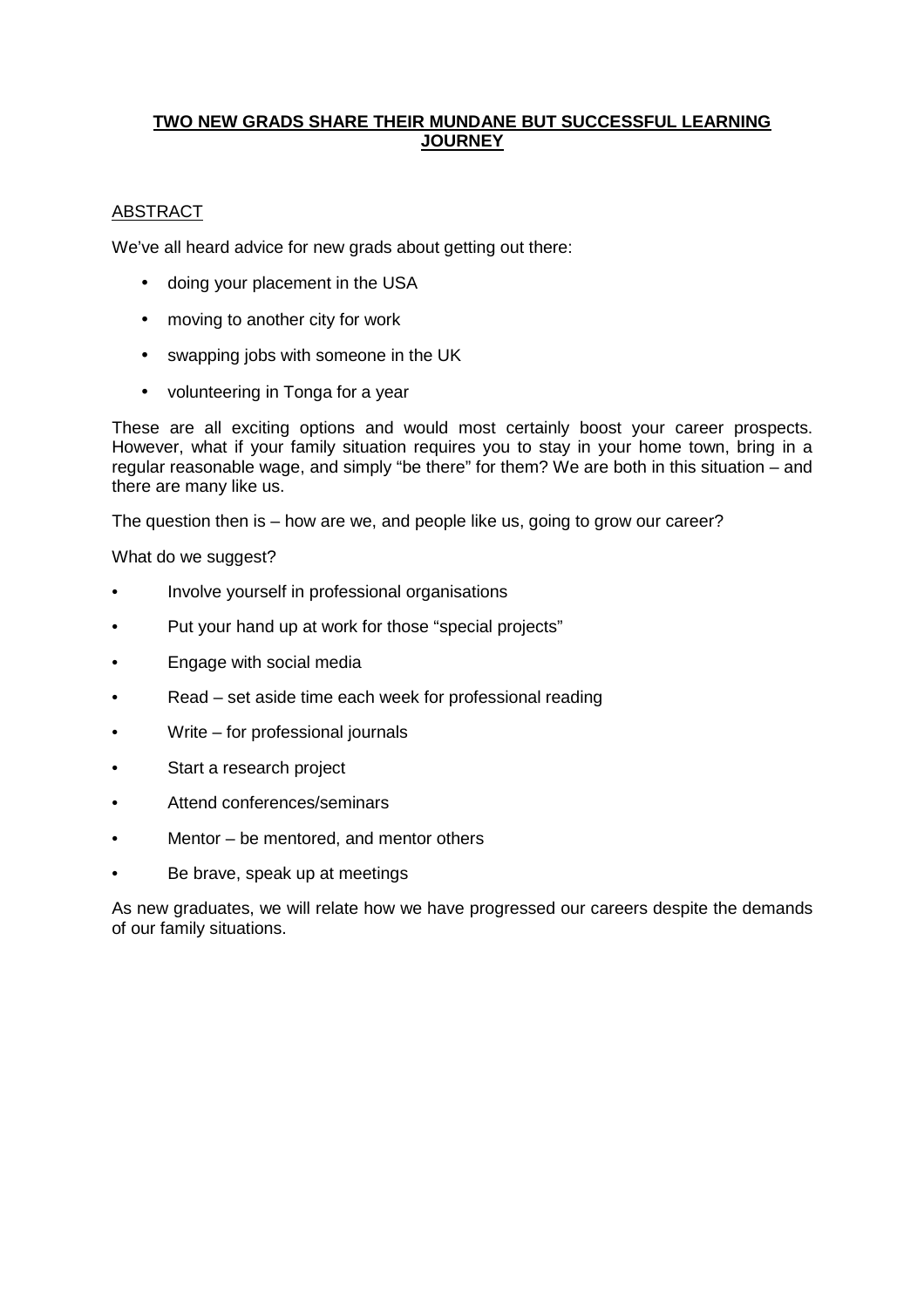## PAPER

We have both been to many conferences and listened to wonderful exciting stories about New Grads and how they have 'taken a chance' and progressed their careers in fearless ways. To take their career to the next level, they have quit their low level jobs, or moved to another state or country, or taken volunteer positions in an exotic or interesting location to gain some valuable and soul-enriching experience. These experiences will be the dinner party conversation highlight for years to come. We absolutely love hearing these kinds of inspirational stories: we leave the sessions feeling uplifted and encouraged, proud of our profession, eager to also make our mark.

And then we go home to our families – the mortgage, the electricity bills, the doctor's appointments, the taxi-ing to specialist appointments and sporting events, the school lunches and mountains of washing. Reality sets in. Our situations, while different, are similar in that we both have families we need to care and provide for. Neither of us is able to move away from our home town – even temporarily, and we need to bring in a reasonable wage. Does this mean that we're unable to advance our career? Are we stuck where we are now? We don't think so.

Our presentation will cover a 10 point action plan which we have used to progress our careers despite the demands of our family situations. We imagine that many graduates share similar back-stories, and our goal is to offer effective advice on progressing your career in the library industry without risking your relationships, your sanity, or your credit rating.

We both graduated just last year from Charles Sturt University. The graduation ceremony was wonderful: we felt very special and clever, and our families were immensely proud of us. Of course this feeling of elation went to our heads, and we felt as though the world was at our feet: librarian positions would be ours for the taking!! Of course, in the real world, it doesn't quite happen like that. We needed to adjust our mindsets.

## **1. Get rid of your sense of entitlement**

As excited as you may be about achieving your degree, the reality is that it is not your secret key to an exciting or managerial librarian position. Library professionals arrive at their career from a variety of backgrounds and experience. You as a new graduate may find yourself surrounded by people with far more qualifications or experience than you – or both. Others may be fairly new to the library industry but possess desirable skills from other industries. Whatever the situation, you'll be the new kid on the block, and despite your shiny new degree, you may need to start small, prove your worth, and gain respect along the way. Try to view this as an opportunity rather than a setback: you'll be gaining valuable experience and knowledge along the way. We have both been able to interview for librarian positions but have missed out due to lack of "real life" experience. We will discuss how to tackle your lack of "demonstrated experience" as a librarian further on.

Essentially, be proud of your achievement, but be aware that in reality, it is the first step in your career as a librarian: be ready now to put your head down, accept the challenges, work hard, and earn your place in the industry.

## **2. Embrace your profession**

Other professionals such as teachers, nurses, chefs, etc., live their vocation: their career defines them. They join the relevant associations and organisations, and keep up to date with industry standards and developments. If you want to work in the library industry, make a mental commitment to it. BE a library professional: it's not a nine-to-five job. The library professionals we know are passionate people, dedicated to information management and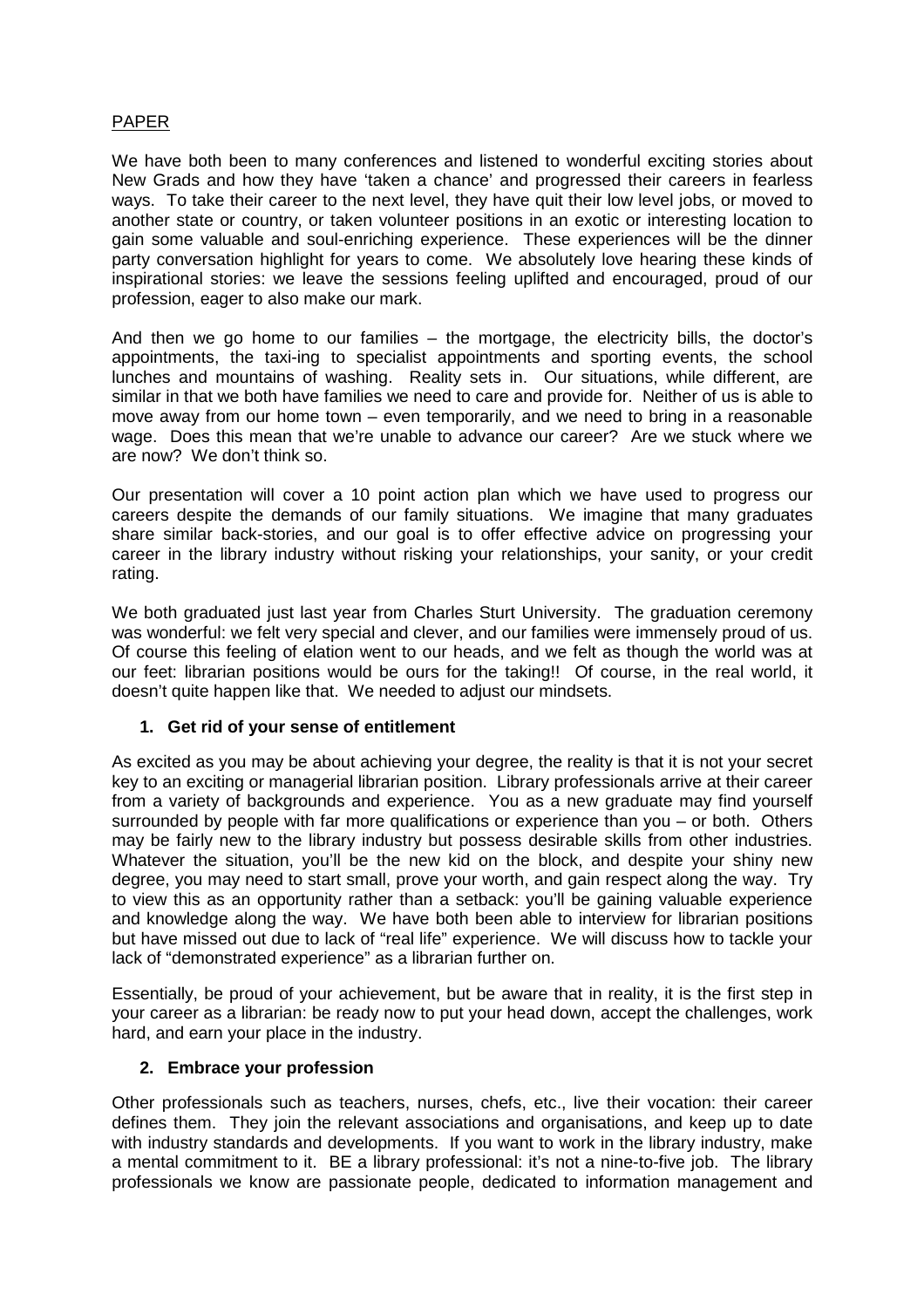copyright issues. They rail against censorship and rejoice when students learn information literacy skills. Librarianship is a fabulous profession: well respected in the broad community. Regardless of the stereotypical jokes about bespectacled, bun-wearing shooshers, people actually love librarians. Be proud to be part of the profession.

## 3. **Join and use ALIA**

ALIA is your professional association. As we mentioned before, joining a professional organisation is an automatic step for other professionals. If you have made the mental commitment to your library career, the next step is to actually join ALIA. Don't forget that your membership fee is tax deductable and that ALIA now offer monthly payments.

The benefits of joining ALIA are spelled out on the website and in the kit that you'll receive as a new member. So how do you use your membership?

a. Website

First port of call is the website where, as a member, you'll have access to members' only areas. You'll have the latest industry information about job vacancies, trends, further education and PD events.

b. PD scheme and PD events

The ALIA PD scheme offers you the tools to continue your training and education in a considered and measurable fashion. Working through the career development kit with a mentor will highlight your strengths and weaknesses. Participating in the scheme for a year will earn you the recognition as a "certified professional", thus demonstrating your passion and commitment to your career development to employers.

Attending PD events not only provides you with training and information, they are great networking opportunities. Networking – even for introverts – is a crucial part of advancing any career. Quite often, you'll hear about upcoming positions, and sometimes these positions are filled without being advertised publicly. Furthermore, if your name is known in the industry, your resume will catch the eye of recruiters. Of course, you'll need the skills and attributes to score the job, but often, getting noticed can be the difficult part of the process. Networking also gives you the opportunity to show your personality in a less formal atmosphere than at an interview: the chance to sparkle!

c. eLists

Subscribing to the ALIA email lists provides you with both information and a forum for professional discussion, and is another avenue to getting your name known in the industry.

You can subscribe to as many eLists as you like, depending on your circumstances or interests.

d. Join a committee

Joining an ALIA sub-committee can be both fun and rewarding. It's another way to connect with other library professionals, to be involved with library events, and to give back to your industry. We have both joined the ALIA Qld group. We attend regular meetings, and have helped to organise a Trivia Night. We're getting to know people in the industry, and they are getting to know us. We're able to demonstrate our work ethic, our skills and our personal traits away from a work environment.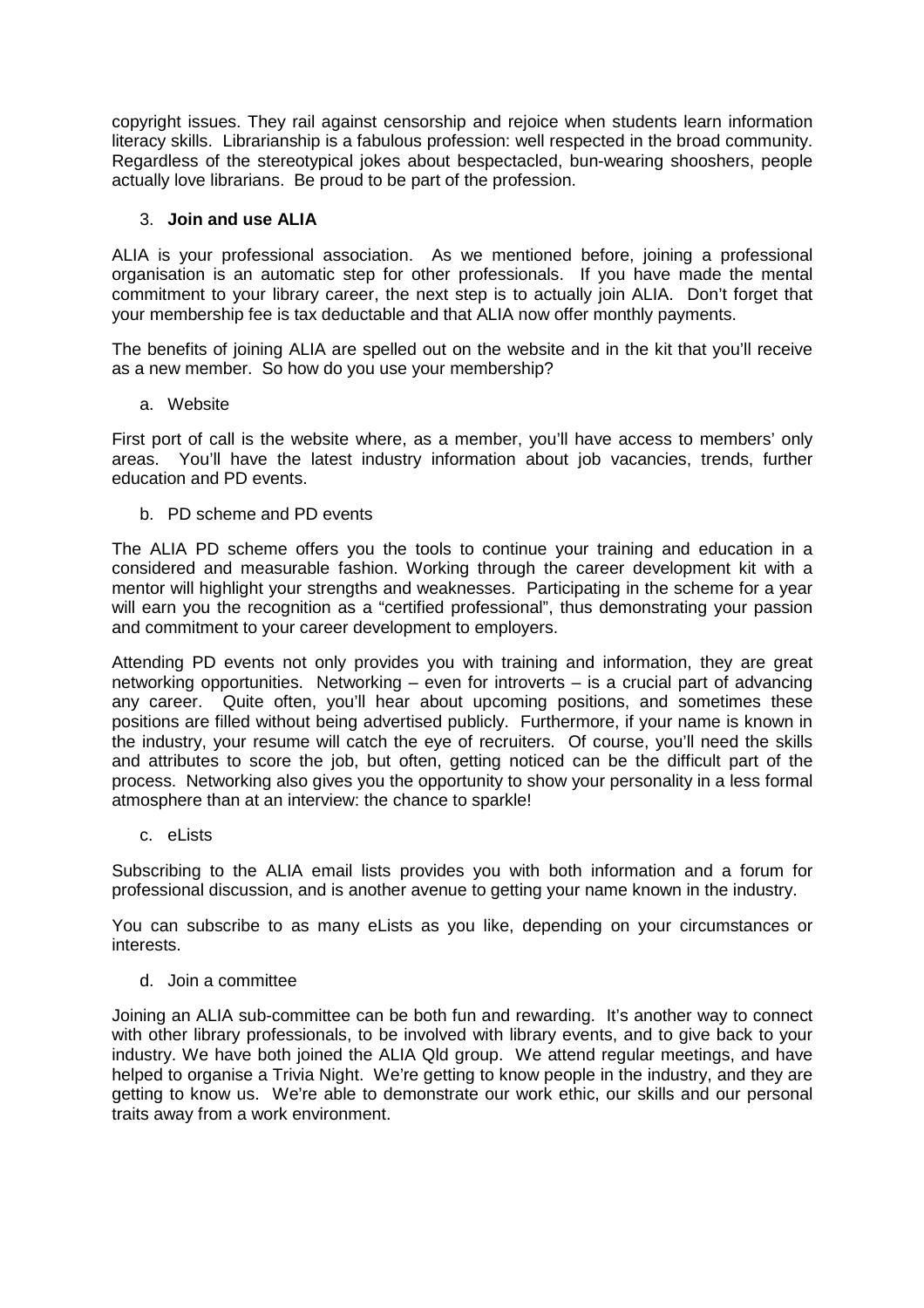## e. Write or speak

If you're feeling very brave, write an article for Incite or speak at a conference – you don't have to be an ALIA member to do this, but this is another example of how ALIA provides a solid platform for career and personal development. Who would have thought that two introverted new grads could write and deliver a paper at the foremost library conference in Australia? ALIA has given us the chance.

## **4. Find a buddy or mentor (or 2 or 3 or 4)**

The ALIA PD scheme recommends that you find a mentor to guide your career development. Whether you join the scheme or not, this is sound advice. Remember that you are not alone – you are surrounded by experienced individuals who can give reliable advice. Furthermore, librarians love to share knowledge – it's in our DNA. Unfortunately, we can be a little introverted about asking for it. Be bold – ask a work colleague you admire to mentor you.

You could also consider someone who thinks entirely differently to you. It's nice to be mentored by someone who is similar to you: you're in a comfort zone. Step out of that zone and talk to someone who will challenge your current way of looking at your career – you never know where it might take you.

Fellow graduates or even current students can also be your mentors. Everyone's study journey is different, and they have quite likely learned something that you haven't. We have certainly found this to be the case. We have arrived at the same point, but have travelled from entirely different directions, bringing different perspectives and ideas.

## **5. BE a buddy or mentor**

As focused as you are on developing your own career, there are benefits to helping someone else with theirs. You can be a great assistance to students still studying: offer to proof read assignments, offer study tips, or simply be a sympathetic ear when the demands of study seem all too much – we've all been there! We actually learn a lot by teaching – explaining concepts or ideas to others forces us to examine them ourselves.

In the workplace, you can help those in lower positions: share PD experiences or interesting articles you have read – be generous about what you can learn. Take an interest in their career aspirations and help them where you can. Remember, if you find yourself managing them one day, you'll already have established a good relationship.

## **6. Put you hand up for those extra tasks**

In our experience, when working as a supervisor or managing projects, we appreciate staff that have a positive and willing attitude. You may not have all the answers or experience, but if you are willing to help and to put your hand up for extra projects, your enthusiastic attitude will be noticed. The opposite is also true - negative attitudes, laziness, and a lack of willingness to participate in projects will also be noticed. So learn to say yes! For example, I'm looking for volunteers to help me with this project, any takers? Yes, me! Who is willing to engage in a PD skills audit? I am, yes! Are you willing to work early for me tomorrow? Yes! You get the idea.

Of course it may not always be convenient for you to say yes, particularly if you are inundated with work and family commitments, but saying yes the majority of times will result in benefits. You will learn new skills, have excellent experiences to put on your resume and talk about at job interviews, and best of all, you will have a reputation as a team player who exudes positivity. Your managers will love you.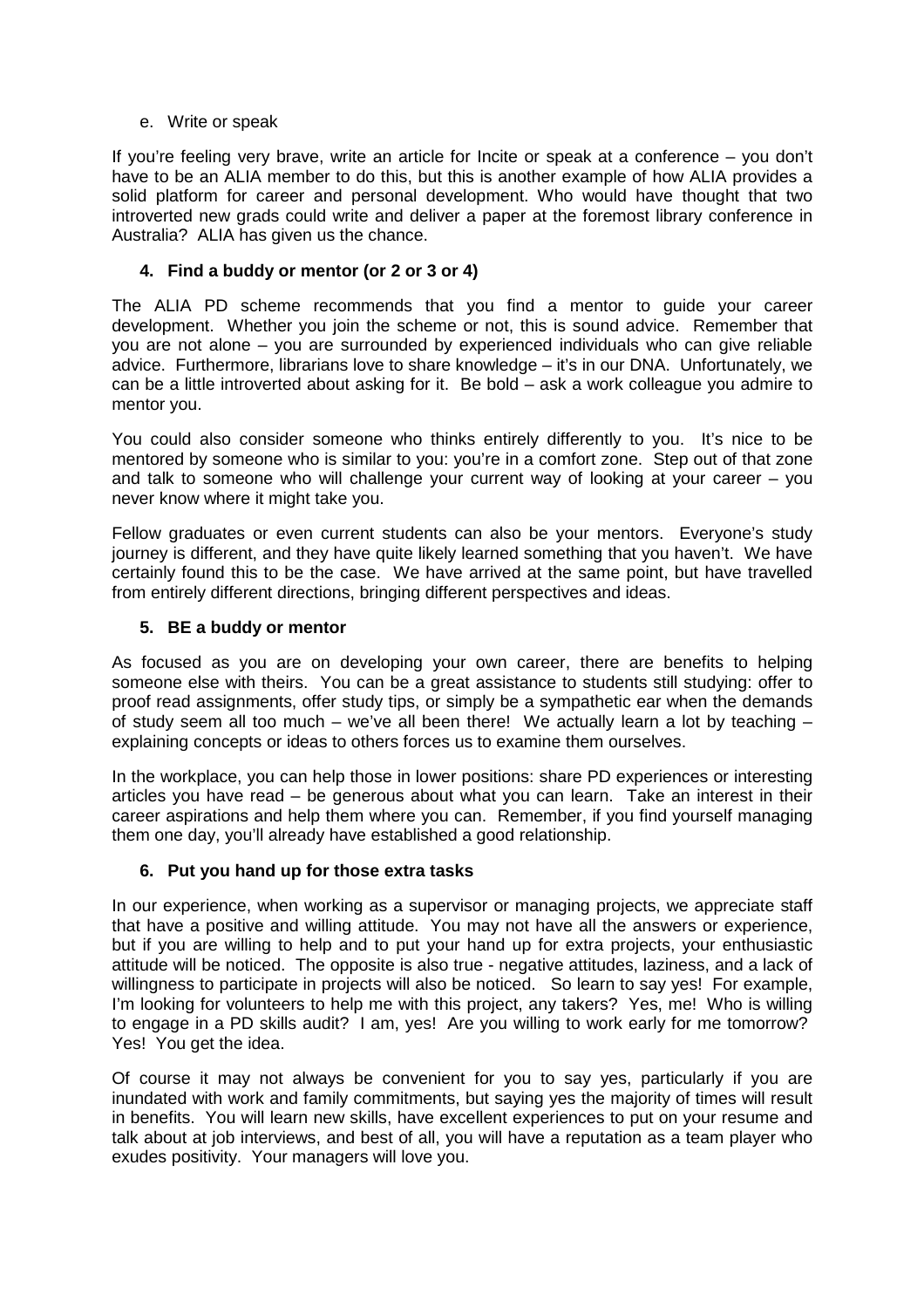Stretch yourself and be bold. Volunteer to be on committees - conference and ALIA committees are excellent examples. You will learn new skills, meet great people, and become a familiar name in the industry. Offer to speak at staff meetings and development days - we have. Speaking at smaller events can be nerve-racking, but they build up your confidence and provide you with public speaking skills, especially if your buddy can be in the audience nodding and smiling encouragingly!

Does all this advice mean we are confident extroverts? Not at all! We are both classic introverts. If we waited until we felt confident we would never have done anything. We believe in being balanced though. If you have a fear of public speaking, offering to speak at the next ALIA conference may bring on a panic attack. Therefore, take small steps. If you want to speak at a conference one day speak up in your team meetings first. Once you feel comfortable with that, offer to speak at staff training days. The point is to take the first step. We love and recommend the book 'Feel the Fear and Do It Anyway' by Susan Jeffers. Get one out at your local library. To progress in your career and to build your name professionally it is important to go outside your comfort zone. Our next goal is to conduct a research project.

# **7. Continue your education**

We are passionate about professional development and education. A piece of advice we try to live by is to learn something new every day. Follow professionals you admire on Twitter. Read industry related blogs. Read Incite. Just spending five to ten minutes a day doing these things can help you to learn new skills, be inspired, start new projects, and keep your finger on the pulse of your profession.

Workplaces don't have a lot of funding for professional development, but also the family budget doesn't always stretch to include regular attendance at PD events. Therefore, enrol in free events. There are a number of great courses provided by MOOCs and being online, you'll be able to complete them around your family needs. Ask your team mates to teach you the skills you want to learn. Read professionally via the ALIA website. Your state library may provide free events that you can attend. Create your own PD day at work. Talk to your manager and mentor about your professional development plan. They will have practical, sound advice for you on what you should learn and work on.

Last but not least, never say never about further study. Look at what is available in post graduate qualifications or start your degree. Start your masters or PhD. Further study is definitely on our agenda for the future – we just need to talk to our families about it!

# **8. TALK to people**

Talk to your manager – make them aware of your ambitions. Never make the assumption that because you are newly qualified your manager will know what you want in your career. Practical experience is important when looking for employment, so ask for higher duty experience in your current role, no matter how small you may consider it. When people go on leave you may be able to take over their duties. Are you prepared to get the experience without getting paid for it?

Talk to people on social media – an online presence is mandatory. Let your followers know about your qualifications, experience and ambitions. Keep your profile on Linkedin up-todate. Potential employers do check. It may be obvious, but in the heat of the moment we may forget - what you say and put online stays online. Drunken selfies are not a good look if you are trying to exude a professional online presence. Get your work mates or friends to check your profile online or to proof read what you contribute. Google your name to see what comes up.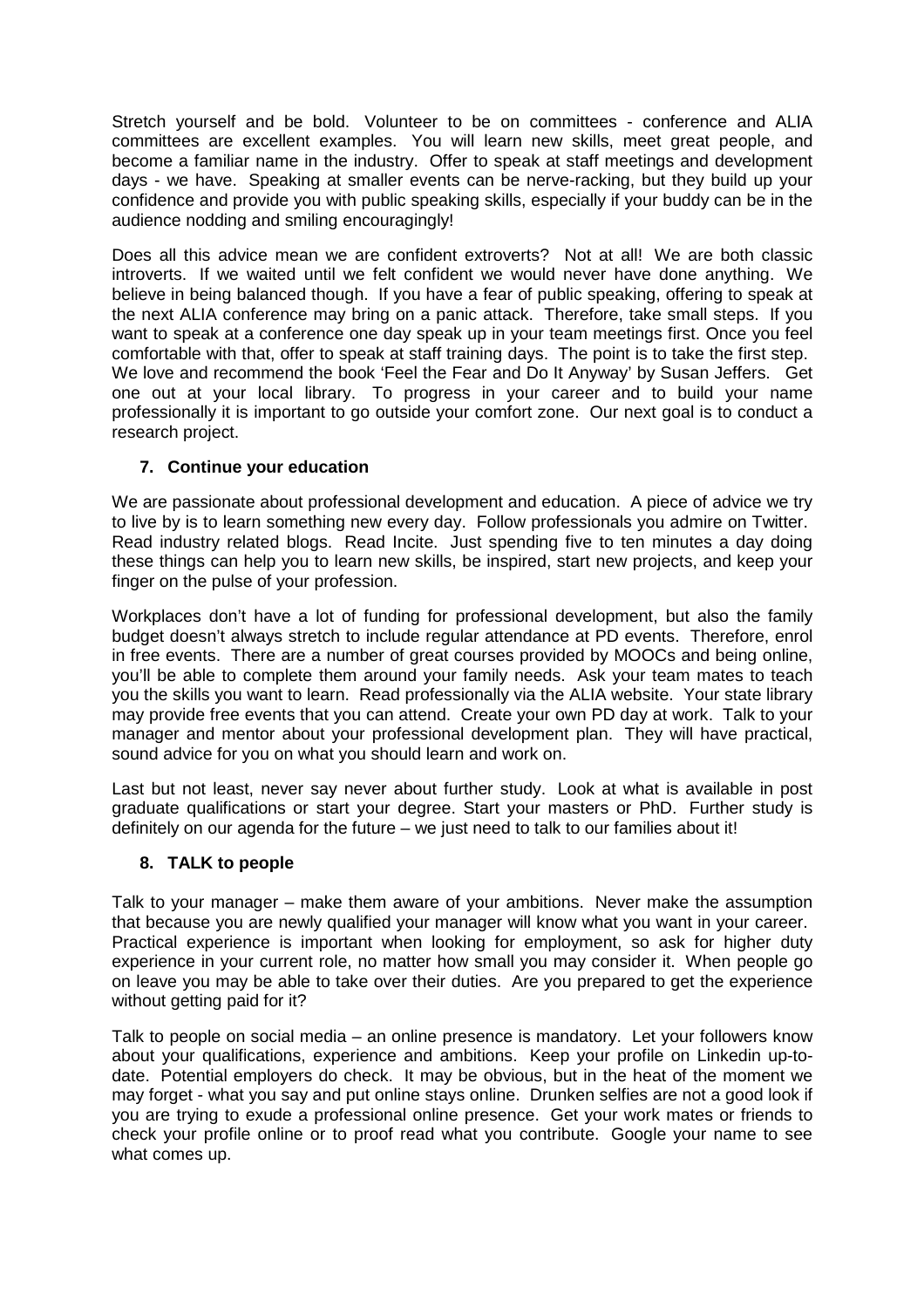Talk up at meetings – be brave, speak up. You know what is going to be covered in the meeting so prepare some thoughtful comments. Speak about research you conducted on the agenda item before the meeting. Get yourself noticed, don't just sit by passively. Even if someone 'steals' your idea and speaks up first, back them up, enlarge on the idea and be on their team to make it happen.

## **9. Be aware of how transferable your skills are to jobs in places other than traditional libraries**

Don't make the assumption that because you haven't worked in a library before, or in higher duties, that you don't have anything to write on your resume. There are a lot of transferrable skills that are vital for the library profession. List all your skills, no matter how trivial and include your work experience. The following skills are highly desirable in the library and information industry and are transferable from and to other industries:

- Communication skills
- Interpersonal and team work skills
- Project management
- Professional development engaging in and creating
- Time management
- Technology
- Teaching

Excellent customer service skills are highly valued and library people are highly skilled conducting reference interviews. Library work IS customer service. We have worked in retail and have received positive feedback from our managers in regards to our customer service. Write about how you received customer service awards or other good recognition in your previous jobs on your resume. Have you kept a retail job for any length of time? Then you must have good customer service skills.

Your potential manager will be looking for people who can fit into an already established team. Don't focus on just your technical skills or knowledge – your ability to get on with people is valued more highly than you might imagine. Are you a pleasant person to be around? Do you get on well with people? Have you managed a soccer team or smoothed over a tricky situation? You have great interpersonal and team skills.

Once you have your library and information qualification don't limit yourself to a "library job" – try using different job search teams such as "information officer", "research officer", "metadata analyst". Library skills are pretty awesome and will be valued by any organisation, no matter what the job.

## **10. Carry yourself professionally**

If you want to be taken seriously and to be seen as a professional keep in mind that your behaviour and appearance are important. Dress for the job you want. If you want to be a librarian, dress professionally. If you want to be a team leader don't dress casually. Keep the denim and midriff tops for the weekend.

In regards to your behaviour and speech:

- Leave the F bombs at home
- Use humour sparingly it can be an ice breaker, but can equally be irritating and distracting – especially if you're not as funny as you think you are
- Be always mindful of client and workplace confidentiality